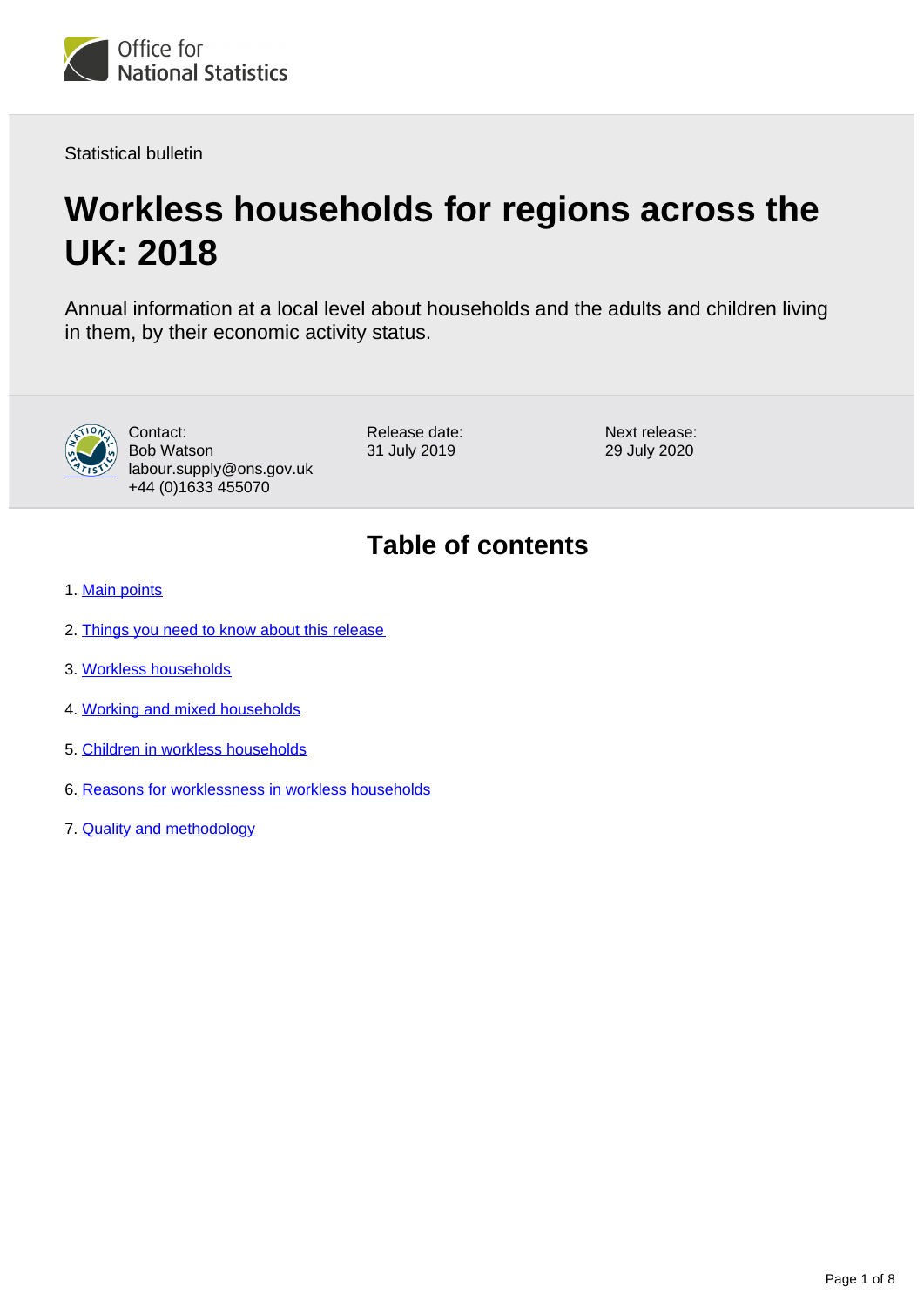## <span id="page-1-0"></span>**1 . Main points**

- In 2018, the areas with the highest percentage of workless households were generally located outside the south of England.
- Not all locations outside the south of England had high percentages of workless households; 10 of the 50 areas with the lowest percentages in 2018 were in Scotland, Wales, the Midlands and the north of England.
- Hartlepool, Glasgow City and Dundee City were in the top five areas with the highest percentage of workless households in 2017 and 2018.
- Windsor and Maidenhead, Harrow and Bracknell Forest were in the top five areas with the lowest percentage of workless households in both 2017 and 2018.

## <span id="page-1-1"></span>**2 . Things you need to know about this release**

This bulletin provides statistics on the economic status of households and the people living in them in the UK at a regional and local level. The statistics are taken from the Annual Population Survey (APS), cover the period January to December 2018 and only include households where at least one person is aged 16 to 64 years.

Due to the larger sample size at local level within the APS, compared with the Labour Force Survey (LFS), these statistics provide the most timely and highest-quality estimates of the economic status of households for local areas and other sub-regional geographical breakdowns within Great Britain.

At a regional level, the larger sample size of the APS, compared with the LFS, allows a comparison of reasons why people within workless households are not in employment.

Apart from these exceptions, the most up-to-date analysis of the economic status of households at a national and regional level is available in the bulletin, [Working and workless households in the UK: January to March 2019](https://www.ons.gov.uk/employmentandlabourmarket/peopleinwork/employmentandemployeetypes/bulletins/workingandworklesshouseholds/januarytomarch2019) . These statistics come from the LFS, cover the period January to March 2019, include data for earlier years and are consistent with the headline national figure.

### **Revisions to the Household Annual Population Survey estimates**

There are revisions to estimates derived from the Household Annual Population Survey back to January to December 2012, resulting from taking on board the latest population estimates.

### **Main definitions**

This bulletin uses a number of main definitions.

#### **Households**

For the purposes of this bulletin, estimates only include those households where at least one person is aged 16 to 64 years.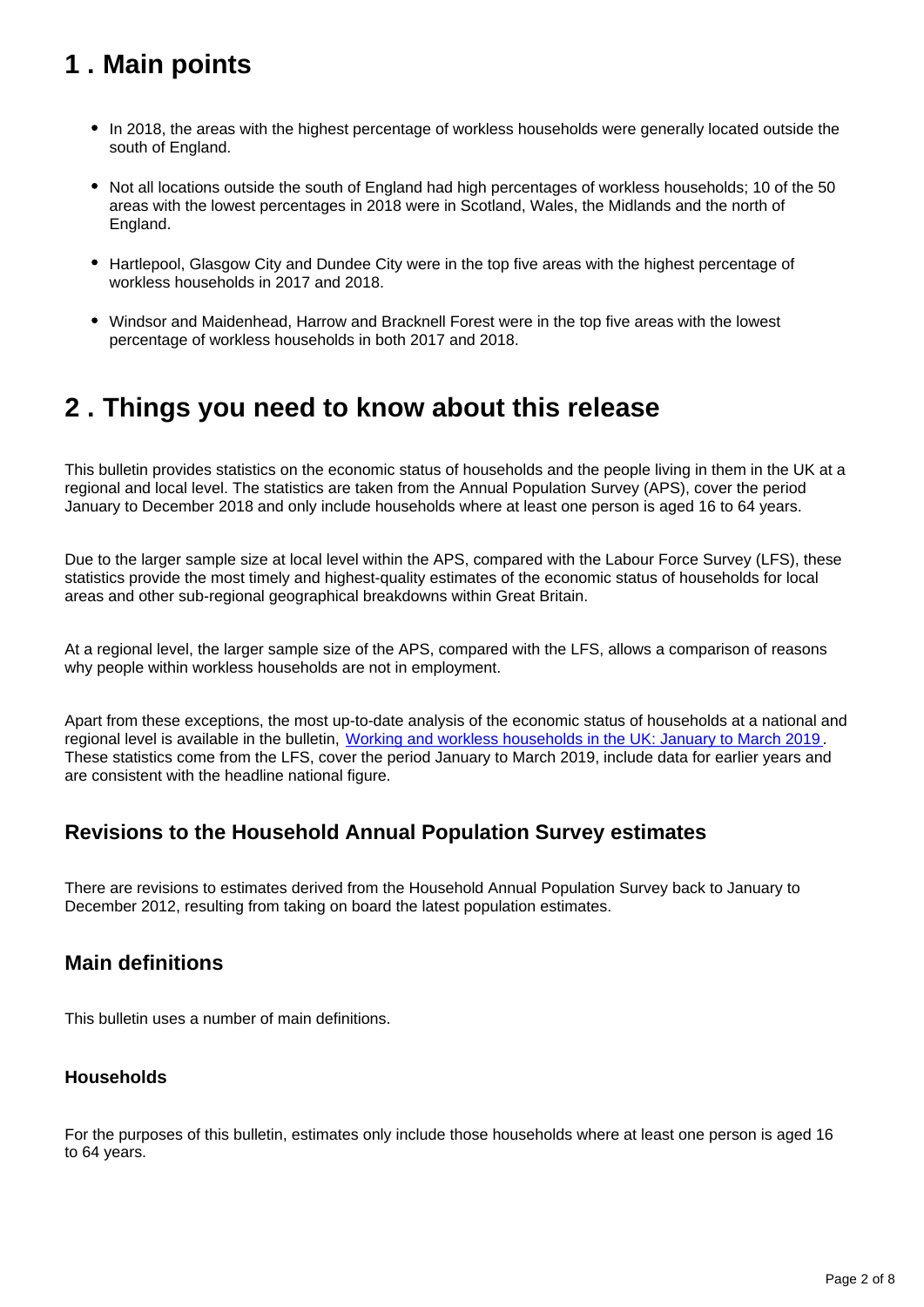#### **Student households**

Households where all adults are aged 16 to 24 years and in full-time education. The definition excludes households where all members are in education but some members are aged 25 years and over. People in fulltime education can also be in [employment.](https://www.ons.gov.uk/employmentandlabourmarket/peopleinwork/employmentandemployeetypes/methodologies/aguidetolabourmarketstatistics#employment)

#### **Working households**

Households, as defined previously, and where all members aged 16 years and over are [employed](https://www.ons.gov.uk/employmentandlabourmarket/peopleinwork/employmentandemployeetypes/methodologies/aguidetolabourmarketstatistics#employment).

#### **Workless households**

Households, as defined previously, and where no-one aged 16 years and over is in employment. These members may be [unemployed](https://www.ons.gov.uk/employmentandlabourmarket/peopleinwork/employmentandemployeetypes/methodologies/aguidetolabourmarketstatistics#unemployment) or [economically inactive](https://www.ons.gov.uk/employmentandlabourmarket/peopleinwork/employmentandemployeetypes/methodologies/aguidetolabourmarketstatistics#economic-inactivity). Economically inactive members may be unavailable to work because of family commitments, retirement or study, or they may be unable to work through sickness or disability.

#### **Mixed households**

Households, as defined previously, which contain both working and workless members, aged 16 years and over.

#### **Data source**

The source for the statistics in this bulletin is the APS household dataset. These data are available for January to December 2018 and they do not contain information on earnings. All members of the household are weighted equally in the household datasets.

This bulletin focuses on county and unitary authority level analysis alongside consistent aggregations within the APS for regions in England and countries within the UK. This bulletin also includes analysis and data about reasons for non-employment in workless households at a regional level.

#### **How these data should be interpreted**

The APS household datasets can be used for analysis of family or household characteristics at the country, regional or local level. This bulletin particularly focuses on the economic status of households and household members in counties and unitary authority areas. For example:

- the number of households with all, some or no people in employment
- the number of adults in each of these household types
- the number of children in each of these household types

Analysis of LFS household datasets was released in [Working and workless households in the UK: January to](https://www.ons.gov.uk/employmentandlabourmarket/peopleinwork/employmentandemployeetypes/bulletins/workingandworklesshouseholds/januarytomarch2019)  [March 2019](https://www.ons.gov.uk/employmentandlabourmarket/peopleinwork/employmentandemployeetypes/bulletins/workingandworklesshouseholds/januarytomarch2019), which uses household data from the LFS covering the period January to March 2019.

The LFS data should be used for the most up-to-date analysis of the economic status of households for: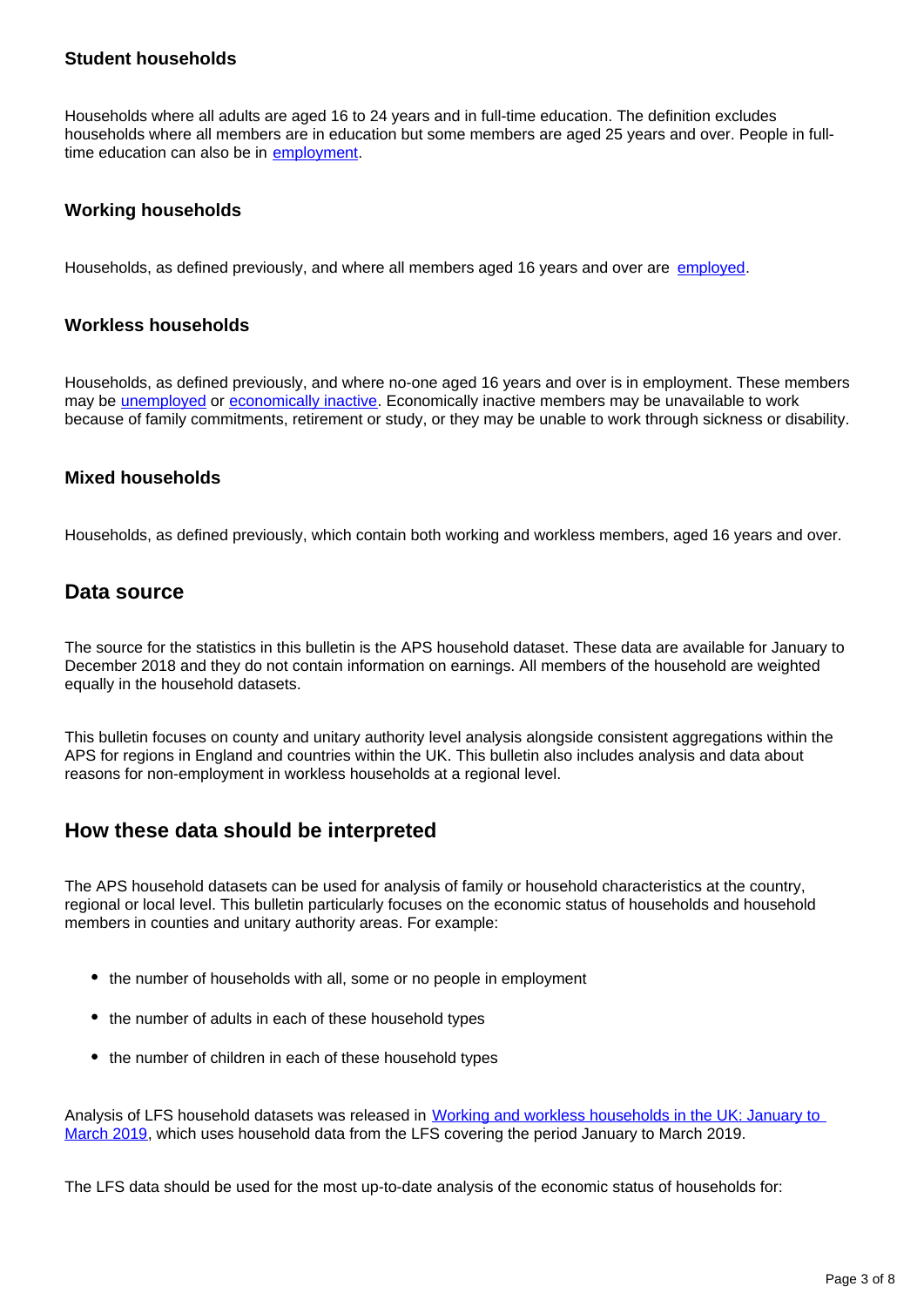- $\bullet$  the UK as a whole
- England, Scotland, Wales and Northern Ireland
- the regions of England (except for analysis of reasons for non-employment in workless households)

### **The main uses and users of the data and reasons for production**

Users of the data in this bulletin include government departments, devolved administrations, local authorities, independent research organisations and members of the media and general public. These data are used to understand how the economic status of households at a local level compares with that in other local areas within the UK and to examine patterns in the data over time.

## <span id="page-3-0"></span>**3 . Workless households**

In 2018, the areas with the highest percentage of workless households (those that include at least one person aged 16 to 64 years and where no-one aged 16 years or over is in work) tended to be located outside the south of England (London, South East, South West, East of England).

The 19 areas with the lowest percentage of workless households were all in the south of England and all but one of the 24 areas with the highest percentage of workless households were outside the south of England.

As the Annual Population Survey (APS) is a sample survey, all estimates from it and, hence, all specific rankings and their year-on-year changes are subject to sampling variability. However, most of the areas with the highest and lowest percentages of workless households in 2018 had similar rankings in previous years. In particular, for all years from 2006 to 2018, when comparing the percentages of workless households, Glasgow City was continually among the top 10 counties and unitary authorities, and West Berkshire was the only area continually among the bottom 10. Rankings for 2006 to 2018 are included in [Table E of the datasets](https://www.ons.gov.uk/employmentandlabourmarket/peoplenotinwork/unemployment/datasets/rankingsofpercentagesofworklesshouseholdsforcountiesandunitaryauthorityareasingreatbritaintablee).

Comparing the two latest periods, Hartlepool had the highest percentage of workless households and has also been amongst the top five in each year since 2014. Glasgow City and Dundee City were also amongst the top five in both 2017 and 2018. Windsor and Maidenhead, Harrow and Bracknell Forest were in the five areas with the lowest percentage of workless households in both 2017 and 2018.

To help remove some of the sampling variability seen in these estimates, the average of the ranks for each of the counties and unitary authorities was calculated for the five-year periods 2009 to 2013 and 2014 to 2018. These "average ranks" were then ranked to show which counties and unitary authorities consistently performed well or poorly. A rank of one indicates a high degree of worklessness.

Table 1 shows the 10 areas with the highest average rank of the percentage of workless households over the last five years (2014 to 2018) and the highest average rank of the percentage of workless households over the previous five years (2009 to 2013). Liverpool had the highest average rank in 2009 to 2013 and Hartlepool had the highest rank in 2014 to 2018. Along with Liverpool and Hartlepool, Middlesbrough, Glasgow City, Wolverhampton, Nottingham and North Ayrshire were also in the top 10 for both periods.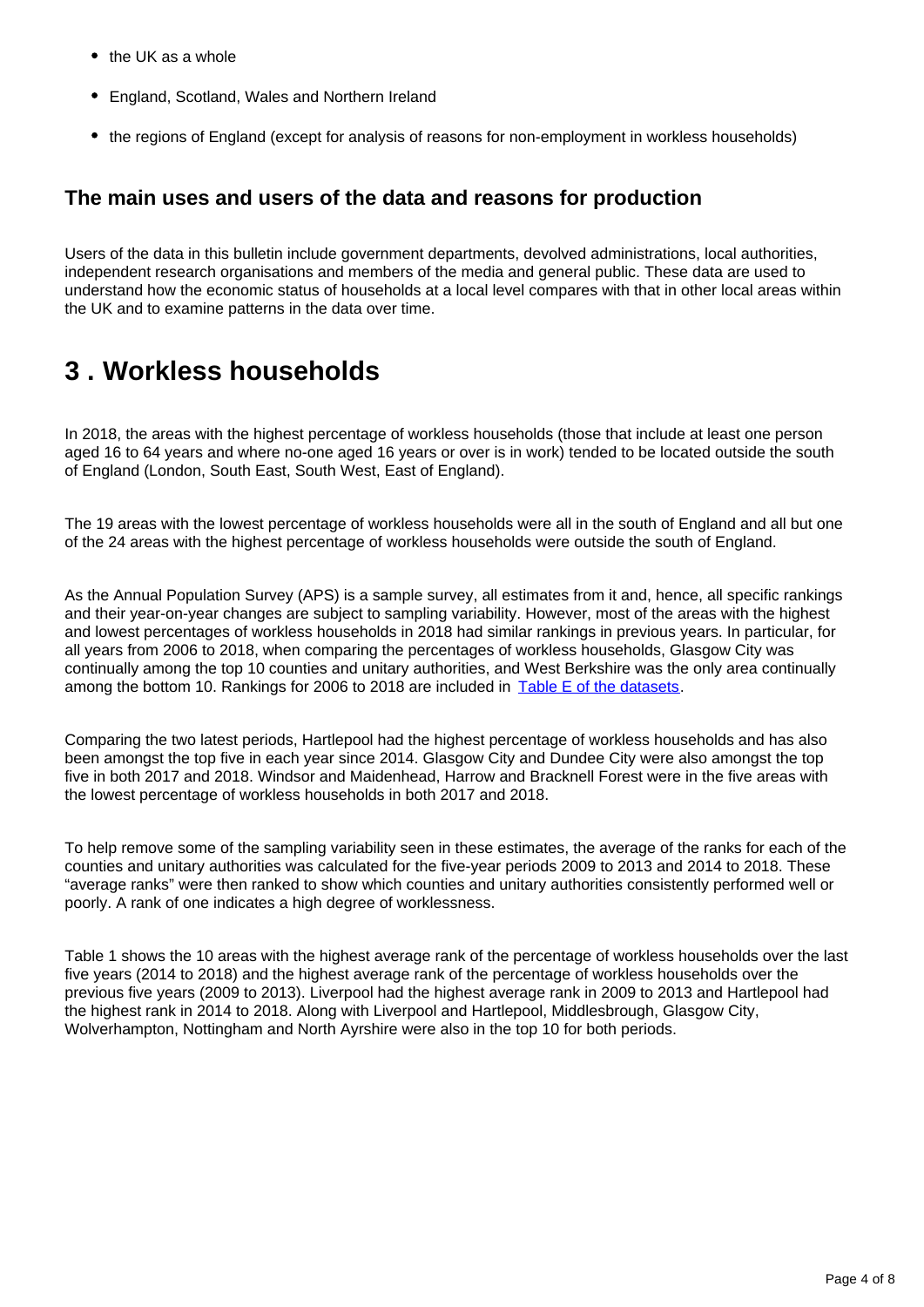Table 1: Average rank of counties and unitary authorities with highest percentage of workless households UK, 2009 to 2013 and 2014 to 2018

| Rank 2009 to 2013 |                      | 2014 to 2018                |
|-------------------|----------------------|-----------------------------|
| 1                 | Liverpool            | Hartlepool                  |
| 2                 | <b>Blaenau Gwent</b> | Glasgow City                |
| 3                 | Glasgow City         | Middlesbrough               |
| 4                 | Middlesbrough        | Wolverhampton               |
| 5                 | Nottingham           | Liverpool                   |
| 6                 | Hartlepool           | <b>West Dunbartonshire</b>  |
| 7                 | North Ayrshire       | Dundee City                 |
| 8                 | Wolverhampton        | North Ayrshire              |
| 9                 | Manchester           | Nottingham                  |
| 10                | Merthyr Tydfil       | <b>Redcar and Cleveland</b> |

Source: Office for National Statistics - Household Annual Population Survey

Table 2 shows the 10 areas with the lowest average rank of the percentage of workless households over the last five years (2014 to 2018) and the lowest average rank of the percentage of workless households over the previous five years (2009 to 2013). The area with the lowest average rank was different for each five-year period: Wokingham was the lowest for 2009 to 2013 and Windsor and Maidenhead was the lowest for 2014 to 2018. Along with these two areas, Bracknell Forest, Richmond upon Thames, Merton, Buckinghamshire and West Berkshire were in the lowest 10 areas for both periods.

Table 2: Average rank of counties and unitary authorities with lowest percentage of workless households UK, 2009 to 2013 and 2014 to 2018

| Rank 2009 to 2013 |                         | 2014 to 2018            |  |
|-------------------|-------------------------|-------------------------|--|
| 1                 | Wokingham               | Windsor and Maidenhead  |  |
| 2                 | <b>West Berkshire</b>   | West Berkshire          |  |
| 3                 | Windsor and Maidenhead  | <b>Bracknell Forest</b> |  |
| 4                 | Merton                  | Merton                  |  |
| 5                 | Surrey                  | <b>Buckinghamshire</b>  |  |
| 6                 | Aberdeenshire           | South Gloucestershire   |  |
| 7                 | <b>Bracknell Forest</b> | Wokingham               |  |
| 8                 | Richmond upon Thames    | Richmond upon Thames    |  |
| 9                 | Buckinghamshire         | Harrow                  |  |
| 10                | Oxfordshire             | Redbridge               |  |

Source: Office for National Statistics - Household Annual Population Survey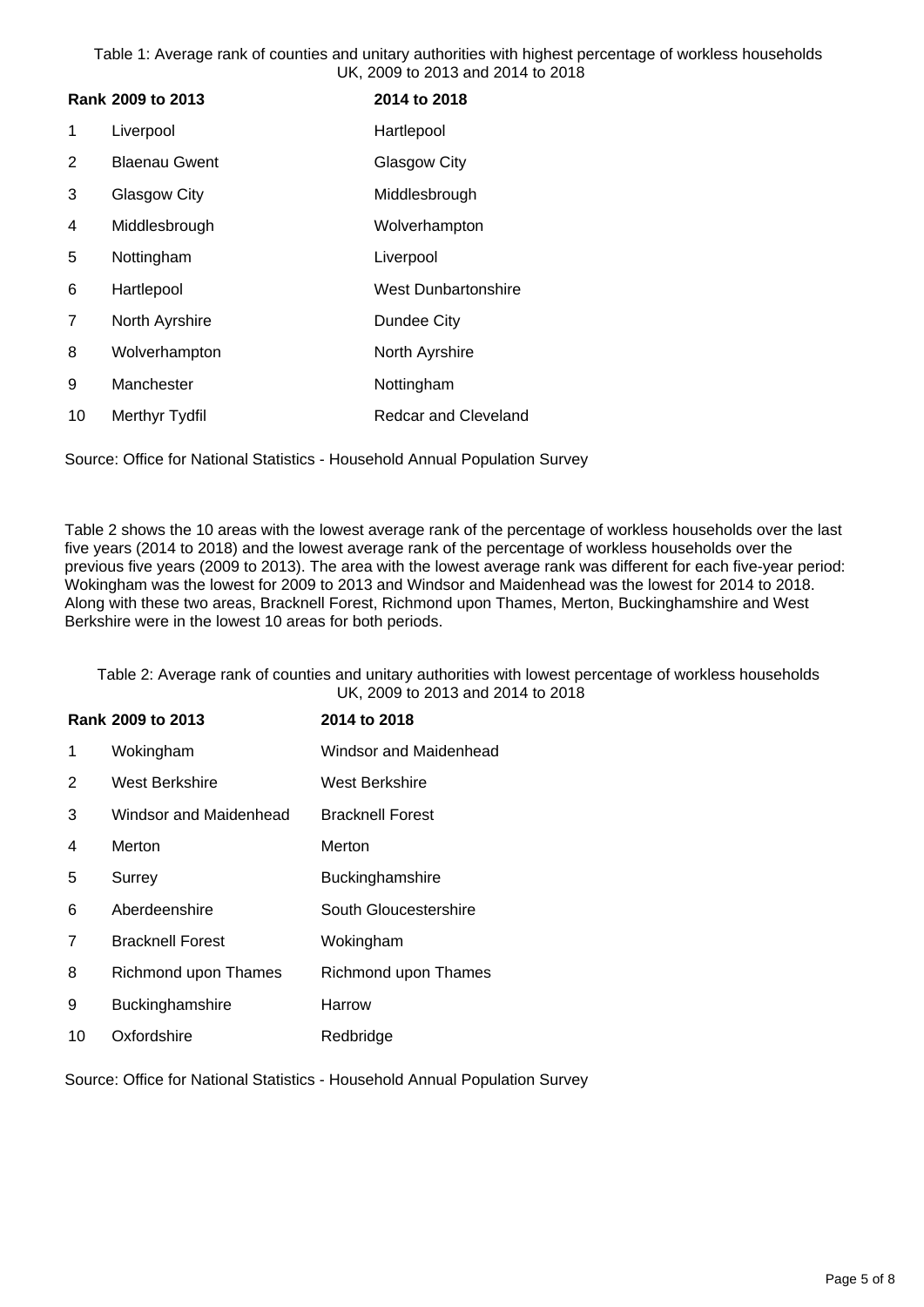### **The effect of excluding student households**

The [datasets](https://www.ons.gov.uk/employmentandlabourmarket/peoplenotinwork/unemployment/bulletins/worklesshouseholdsforregionsacrosstheuk/2018/relateddata) accompanying this release include tables of data that exclude student households (where all adults are aged 16 to 24 years and in full-time education).

In these tables, most of the counties and unitary authority areas with the highest and lowest percentages of workless households in 2018 were the same as those when student households were included. In particular, four of the top five and all of the bottom five local authorities remained the same when student households were excluded. In most counties and unitary authority areas, the percentage of workless non-student households was slightly lower than the percentage of all households, reflecting the greater likelihood that student households were workless.

## <span id="page-5-0"></span>**4 . Working and mixed households**

In 2018, the counties and unitary authority areas with high percentages of workless households were not necessarily those with low percentages of working households and the other way around. This was due to the uneven distribution of mixed households across Great Britain. For example, if an area has a high proportion of workless households, it could also have a relatively high percentage of working households if it has a lower-thanaverage proportion of mixed households.

A household can be mixed for a number of reasons. Some economic inactivity is a result of a personal decision, such as taking early retirement or some instances of opting to look after home or family on a full-time basis, while other inactivity results from circumstances, such as sickness or disability.

Three of the four areas with the lowest percentage of workless households in 2018 were in the South East, whereas only one of the 50 areas with the lowest percentage of working households were in the South East. In 2018, Middlesbrough, Hartlepool and Wolverhampton were the only areas that were in the bottom 10 for working households and top 10 for workless households.

## <span id="page-5-1"></span>**5 . Children in workless households**

The [datasets](https://www.ons.gov.uk/employmentandlabourmarket/peoplenotinwork/unemployment/bulletins/worklesshouseholdsforregionsacrosstheuk/2018/relateddata) accompanying this release include the percentages of adults and children in each of the three types of households (working, mixed and workless). The counties and unitary authority areas with higher percentages of adults in workless households are mainly those with higher percentages of workless households but this is not necessarily true for children in workless households.

As the data are from a sample survey, all estimates and, hence, all year-on-year changes are subject to sampling variability. This is especially true for subsets of the data such as children in workless households.

At a regional level, the South East, South West and East of England had the lowest percentages of children in workless households in 2018, with all percentages below 10%. In contrast, the North East and Northern Ireland had the highest percentages of children in workless households at 16.8% and 15.3% respectively.

Between 2013 and 2018, all regions saw a decrease in the percentage of children in workless households (Table 3). London had the largest decrease of 8.7 percentage points from 17.3% to 10.1%, whereas Northern Ireland had the smallest decrease of 0.8 percentage points from 16.1% to 15.3%.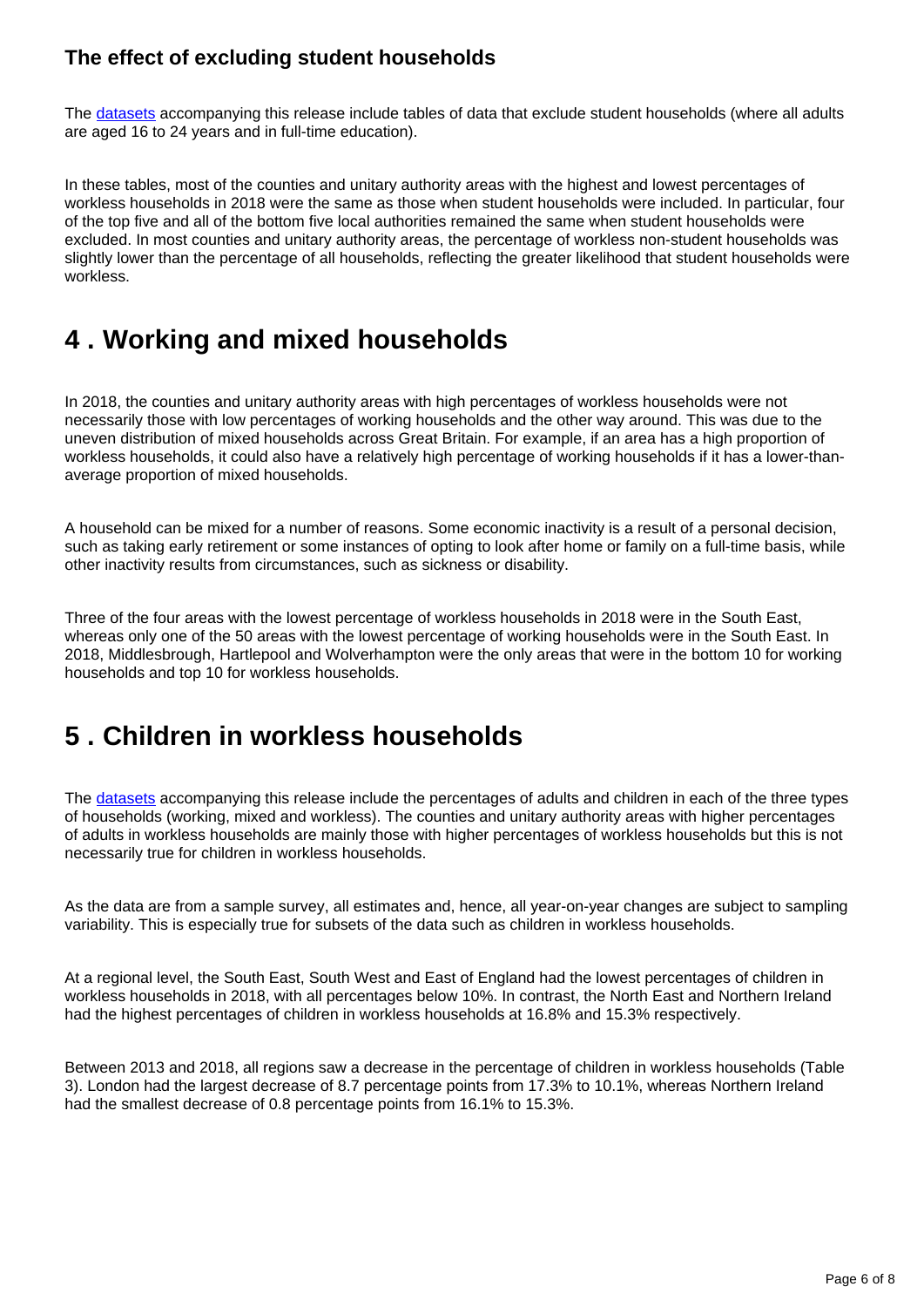#### Table 3: Percentage of children in workless households UK, 2013 and 2018

| Area name                          | 2013      | 2018 |      |
|------------------------------------|-----------|------|------|
| UK                                 | K02000001 | 14.4 | 10.5 |
| England                            | E92000001 | 14.3 | 10.1 |
| North East                         | E12000001 | 18.1 | 16.8 |
| North West                         | E12000002 | 18.0 | 11.7 |
| Yorkshire and The Humber E12000003 |           | 15.8 | 12.7 |
| East Midlands                      | E12000004 | 12.5 | 10.7 |
| <b>West Midlands</b>               | E12000005 | 18.2 | 12.1 |
| East                               | E12000006 | 10.4 | 8.7  |
| London                             | E12000007 | 17.3 | 10.1 |
| South East                         | E12000008 | 9.3  | 6.0  |
| South West                         | E12000009 | 10.3 | 8.1  |
| Wales                              | W92000004 | 16.6 | 12.6 |
| Scotland                           | S92000003 | 13.9 | 11.6 |
| Northern Ireland                   | N92000002 | 16.1 | 15.3 |

Source: Office for National Statistics - Household Annual Population Survey

### <span id="page-6-0"></span>**6 . Reasons for worklessness in workless households**

The larger sample size of the Annual Population Survey (APS), when compared with the Labour Force Survey (LFS), allows for a national and regional analysis of the reasons why adults aged 16 to 64 years in workless households were not in employment. This analysis covers people aged 16 to 64 years where the household, as before, includes at least one person aged 16 to 64 years and has no-one aged 16 years and over in work.

In 2018, as with every period covered in this release since 2006, the most common reason for worklessness in such households in the UK and in all regions and countries of the UK, was sickness or disability. Wales had the highest percentage at 38.4%, more than 10 percentage points higher than the South East, which was the lowest at 27.7%.

London had the lowest percentage of people aged 16 to 64 years who were in workless households due to early retirement, at 8.9%, over two percentage points lower than the next lowest region, while the South East and the East of England had the highest percentages at 22.5% and 22.4% respectively.

## <span id="page-6-1"></span>**7 . Quality and methodology**

The [Annual Population Survey Quality and Methodology Information report](http://) contains important information on: